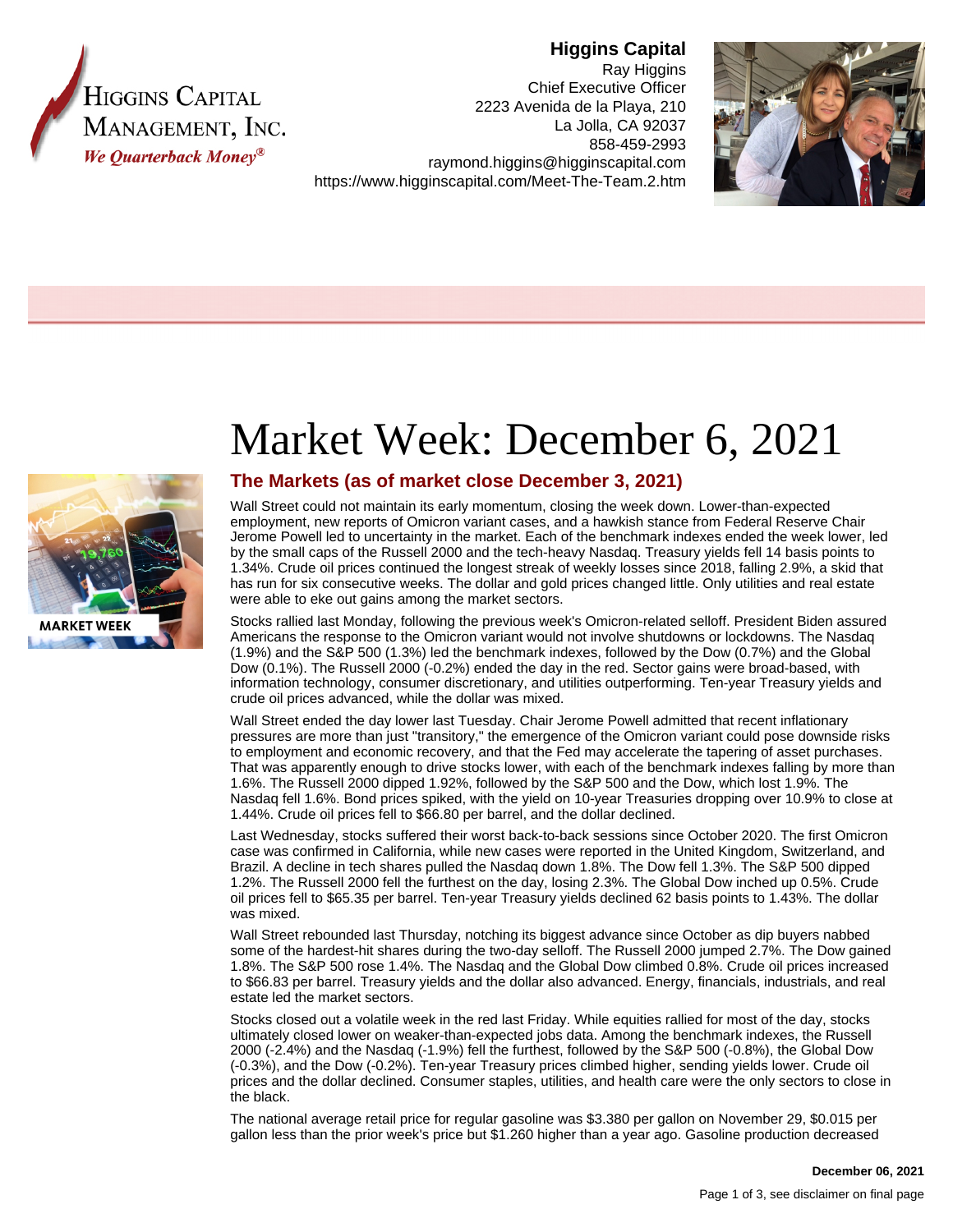**Key Dates/Data Releases 12/7: International trade in goods and services 12/8: JOLTS 12/10: Consumer Price Index, Treasury statement**

during the week ended November 26, averaging 9.6 million barrels per day. U.S. crude oil refinery inputs averaged 15.6 million barrels per day during the week ended November 26 — 9,000 barrels per day less than the previous week's average. Refineries operated at 88.8% of their operable capacity, up marginally from the prior week's level of 88.6%.

#### **Stock Market Indexes**

| Market/Index                 | 2020 Close        | <b>Prior Week</b> | As of 12/3        | <b>Weekly Change YTD Change</b> |           |
|------------------------------|-------------------|-------------------|-------------------|---------------------------------|-----------|
| <b>DJIA</b>                  | 30,606.48         | 34,899.34         | 34,580.08         | $-0.91%$                        | 12.98%    |
| <b>Nasdag</b>                | 12,888.28         | 15.491.66         | 15.085.47         | $-2.62%$                        | 17.05%    |
| <b>S&amp;P 500</b>           | 3,756.07          | 4,594.62          | 4.538.43          | $-1.22%$                        | 20.83%    |
| Russell 2000                 | 1.974.86          | 2.245.94          | 2,159.31          | $-3.86%$                        | 9.34%     |
| <b>Global Dow</b>            | 3,487.52          | 3,962.95          | 3,944.60          | $-0.46%$                        | 13.11%    |
| Fed. Funds<br>target rate    | $0.00\% - 0.25\%$ | $0.00\% - 0.25\%$ | $0.00\% - 0.25\%$ | 0 bps                           | 0 bps     |
| 10-year<br><b>Treasuries</b> | 0.91%             | 1.48%             | 1.34%             | $-14$ bps                       | 43 bps    |
| <b>US Dollar-DXY</b>         | 89.84             | 96.09             | 96.17             | 0.08%                           | 7.05%     |
| Crude Oil-CL=F $$48.52$      |                   | \$68.15           | \$66.16           | $-2.92%$                        | 36.36%    |
| Gold-GC=F                    | \$1,893.10        | \$1,785.50        | \$1,783.80        | $-0.10%$                        | $-5.77\%$ |

Chart reflects price changes, not total return. Because it does not include dividends or splits, it should not be used to benchmark performance of specific investments.

### **Last Week's Economic News**

- Employment rose by only 210,000 in November, well short of this year's monthly average of 555,000. However, the unemployment rate fell 0.4 percentage point to 4.2%, and the number of unemployed persons dropped by 542,000 to 6.9 million. Both measures are well below their February-April 2020 highs but remain above their pre-pandemic levels (3.5% and 5.7 million, respectively). Employment has increased by 18.5 million since April 2020 but is down by 3.9 million, or 2.6%, from its pre-pandemic level in February 2020. In November, notable job gains occurred in professional and business services, transportation and warehousing, construction, and manufacturing. Employment in retail trade declined over the month. The labor force participation rate edged up to 61.8% in November — 1.5 percentage points lower than in February 2020. The employment-population ratio increased by 0.4 percentage point to 59.2% last month — lower than the February 2020 figure of 61.1%. The number of persons not in the labor force who currently want a job was 5.9 million in November, little changed over the month but up by 849,000 since February 2020. In November, the number of employed persons who teleworked because of the coronavirus pandemic declined by 0.3 percentage point to 11.3%. In November, 3.6 million persons reported that they had been unable to work because their employer closed or lost business due to the pandemic. In November, average hourly earnings increased by \$0.08 to \$31.03. Over the past 12 months, average hourly earnings have increased by 4.8%. The average work week for all employees increased by 0.1 hour to 34.8 hours in November.
- According to the IHS Markit US Manufacturing Purchasing Managers' Index™, production rose in November, but at the second-slowest rate since September 2020. Survey respondents noted that the lag in production was attributable to supply delays, labor shortages, and a slowdown in new orders. The rate of cost inflation also increased from October. Although manufacturers still tried to pass on greater costs to clients, data indicated some pushback on higher prices from customers.
- The IHS Markit U.S. Services PMI Business Activity Index registered 58.0 in November, down from 58.7 in October. Although the pace of expansion was stronger than the series average of 54.8, it was subdued in comparison to rates seen throughout 2021. November data indicated a strong rise in new business across the service sector, but supply-chain issues and higher selling prices often acted as deterrents to customers placing orders. The rate of cost inflation was the second-sharpest since October 2009, as higher supplier and fuel costs, coupled with rising wages, drove the increase in input prices.
- For the week ended November 27, there were 222,000 new claims for unemployment insurance, an increase of 28,000 from the previous week's level, which was revised down by 5,000. According to the Department of Labor, the advance rate for insured unemployment claims for the week ended November 20 was 1.4%, a decrease of 0.1 percentage point from the previous week's rate. The advance number of those receiving unemployment insurance benefits during the week ended November 20 was 1,956,000, a decrease of 107,000 from the prior week's level, which was revised up by 14,000. This is the lowest